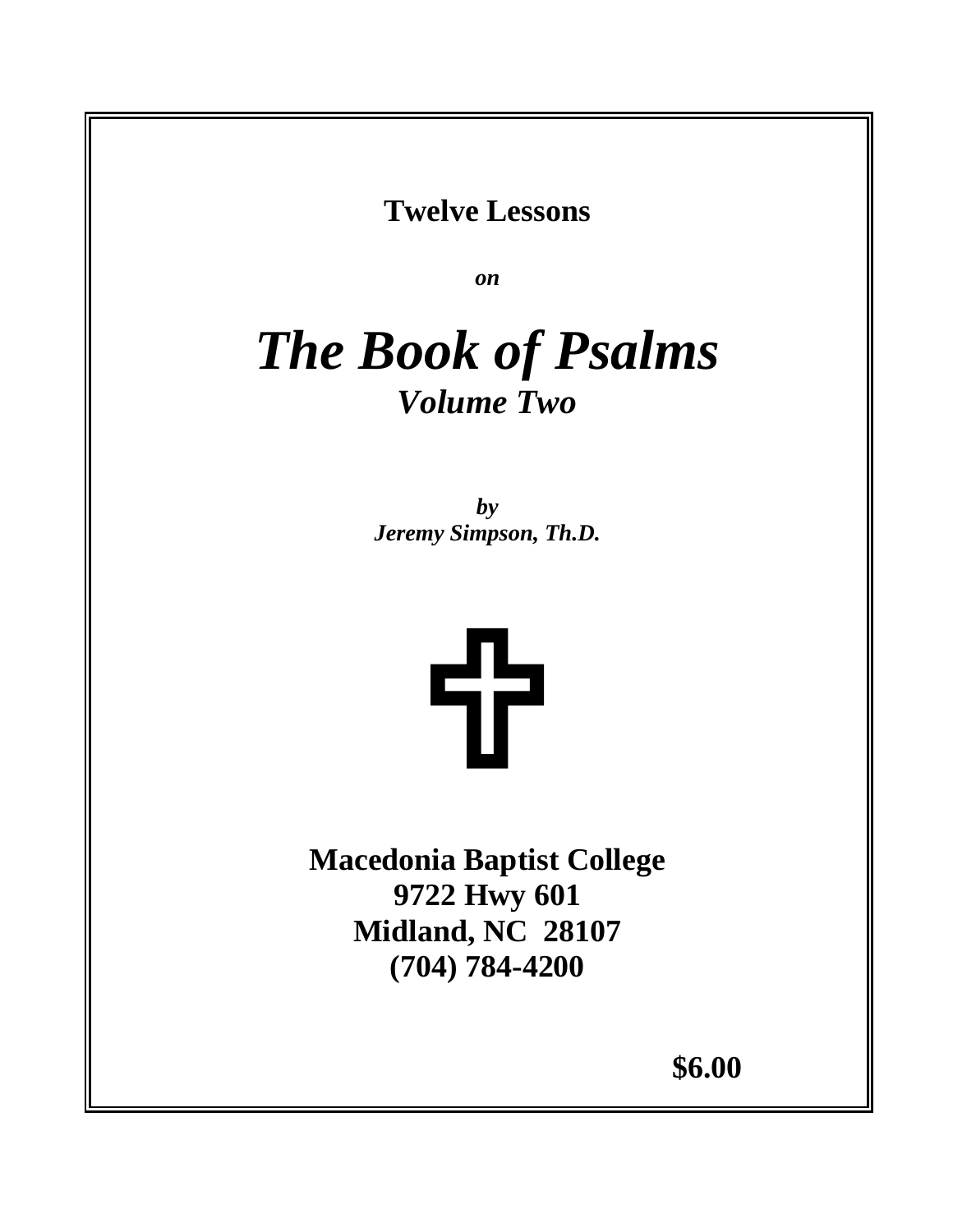# **CONTENTS**

 **No part of this book may be reproduced in any form without written permission from Macedonia Baptist College and Xaris, Inc.**

XOPIS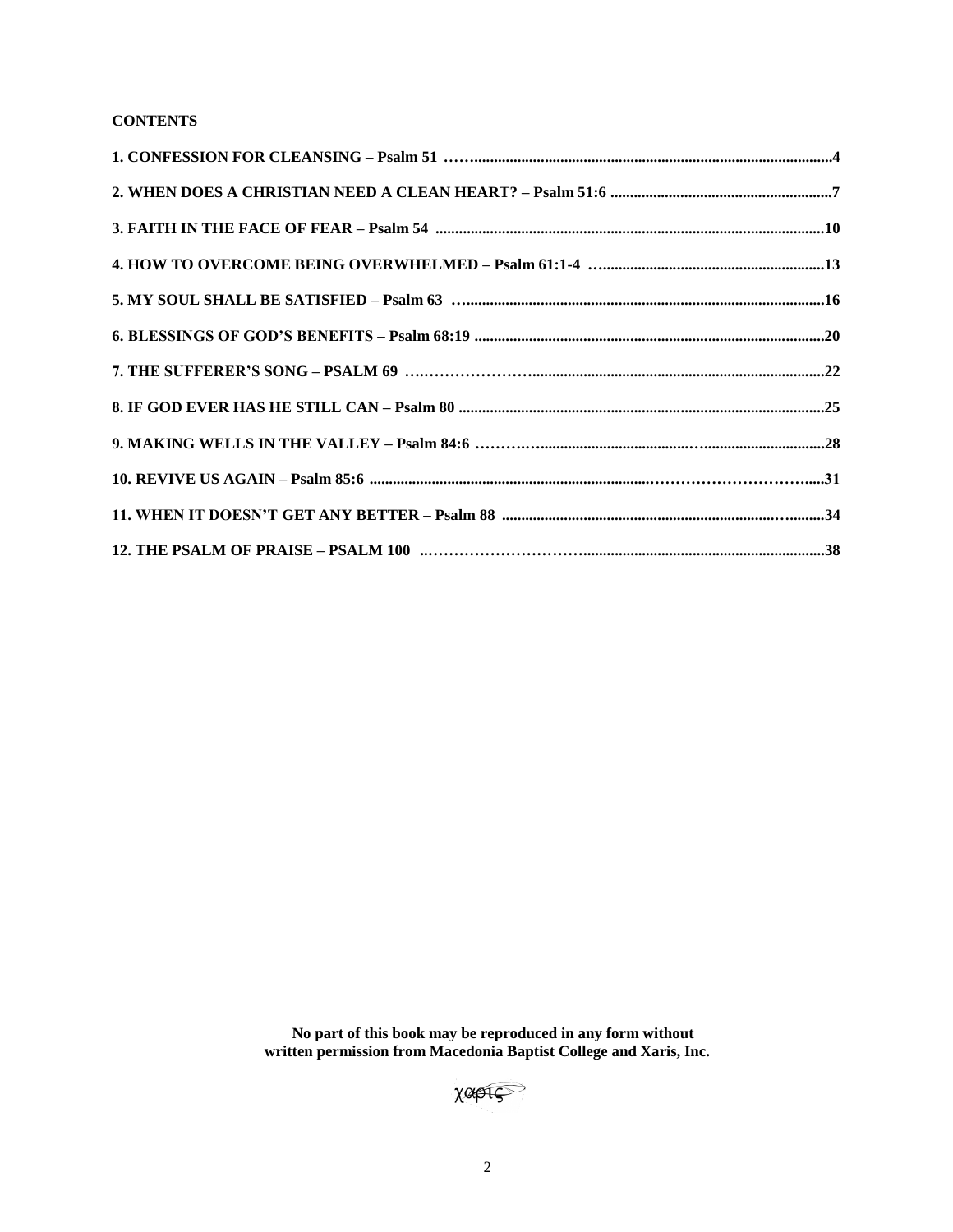#### **CONFESSION FOR CLEANSING – LESSON 1**

#### **Psalm 51**

**Introduction:** The background for this Psalm is II Samuel 11-12. We read where David lusted after his neighbor's wife, committed adultery, made the husband drunk, had him killed, and then covered the whole affair for at least a year. In the opinion of many, this is one of the greatest Psalms ever written. It is a Psalm of repentance and restoration, a part of everyone's lives. We all fall into sin and come short of God's glory and therefore need to repent and be restored. It was written over 3,000 years ago and yet it is so applicable for us today. This is a Psalm that we can all relate to, because at one time or another we have all been in the same position. We may have never committed adultery, but we have all known the feelings of guilt that are expressed here.

 David was not a youth when he fell into these sins; he was a mature man, ruling over a great kingdom. As I ponder that thought the verse comes to mind of I Corinthians 10:12, "Let him who thinketh he standeth, take heed lest he fall." There is none exempt from temptation. There is none exempt from failure. "There hath no temptation taken you but such as is common to man...." I Corinthians 10:13.

 Psalm 51 was David's prayer of confession. Had he not confessed he would have never been cleansed. I John 1:5- 2:2 give us God's provision for cleansing. This Psalm comes from a broken heart. There is an awful sense of the exceeding blackness of sin. David is not at all arrogant about his sin. He comes to God with a humble spirit. He cries out to God for mercy, pardon, cleansing, and restoration.

1. This Psalm is Simple

- a. David doesn't "beat around the bush."
- b. He gets right to the point and states the facts clearly.
- 2. This Psalm is Singular
	- a. It's a personal plea.
	- b. There are no excuses made and no one else is involved.
	- c. It concerns one man's sin.
	- d. This is a very personal prayer; note how often David uses "me" and "my sin." His eyes are not on someone else; his eyes are on himself and on his Lord.
- 3. This Psalm is Sincere
	- a. David is dead earnest.
	- b. He is not trying to impress anyone. He means business.
	- c. These words do not originate in the head, but come from the heart.
- 4. This Psalm is a Shining Example
	- a. It sets forth what we should do in a similar situation.
- b. We need to be honest with God. He already knows us anyway.

#### **Lesson Goals:**

- 1. To study the terrible effects of the sin of adultery.
- 2. To investigate what it means to confess sin.
- 3. To examine the extreme price for cleansing sin.

#### **Definitions of Important Terms and/or Phrases:**

- 1. Infinity A theological term which implies that God is not bound by time and space (Col 1:15; Heb 1:3). God does experience everything that happens within the universe He has created. Not even a sparrow falls to the ground apart from His will. He numbers the very hairs of our head (Matt 10:30). But at the same time, He is not limited to the process of finite space and time for His experience. God is the great and eternal I AM (Ex 3:14) who, like the burning bush before Moses, burns with dynamic activity, yet is not consumed (Ps 139; 147; Isa 45:1). Only an infinite God who is greater than His creation can determine the number of the stars and keep them in their courses. (Nelson's Illustrated Bible Dictionary).
- 2. Confession An admission of sins and the profession of belief in the doctrines of a particular faith. In the Bible most of the uses of the word confession fall into one of these two categories. Examples of confession of sin may be found in Joshua's words to Achan (Josh 7:19), in the confession during the Passover during Hezekiah's reign (2 Chron 30:22), and in Ezra's call to the people to admit wrongdoing in marrying pagan wives (Ezra 10:11). (Nelson's Illustrated Bible Dictionary).
- 3. Cleansing The prophets spoke of an inner cleansing from sin (Jer 33:8; Ezek 36:33; 37:23). Jesus pronounced the disciples clean (John 13:10) "because of the word" (John 15:3). Cleansing from sin is possible through the blood of Jesus for all who confess their sins (1 John 1:7-9). (Nelson's Illustrated Bible Dictionary).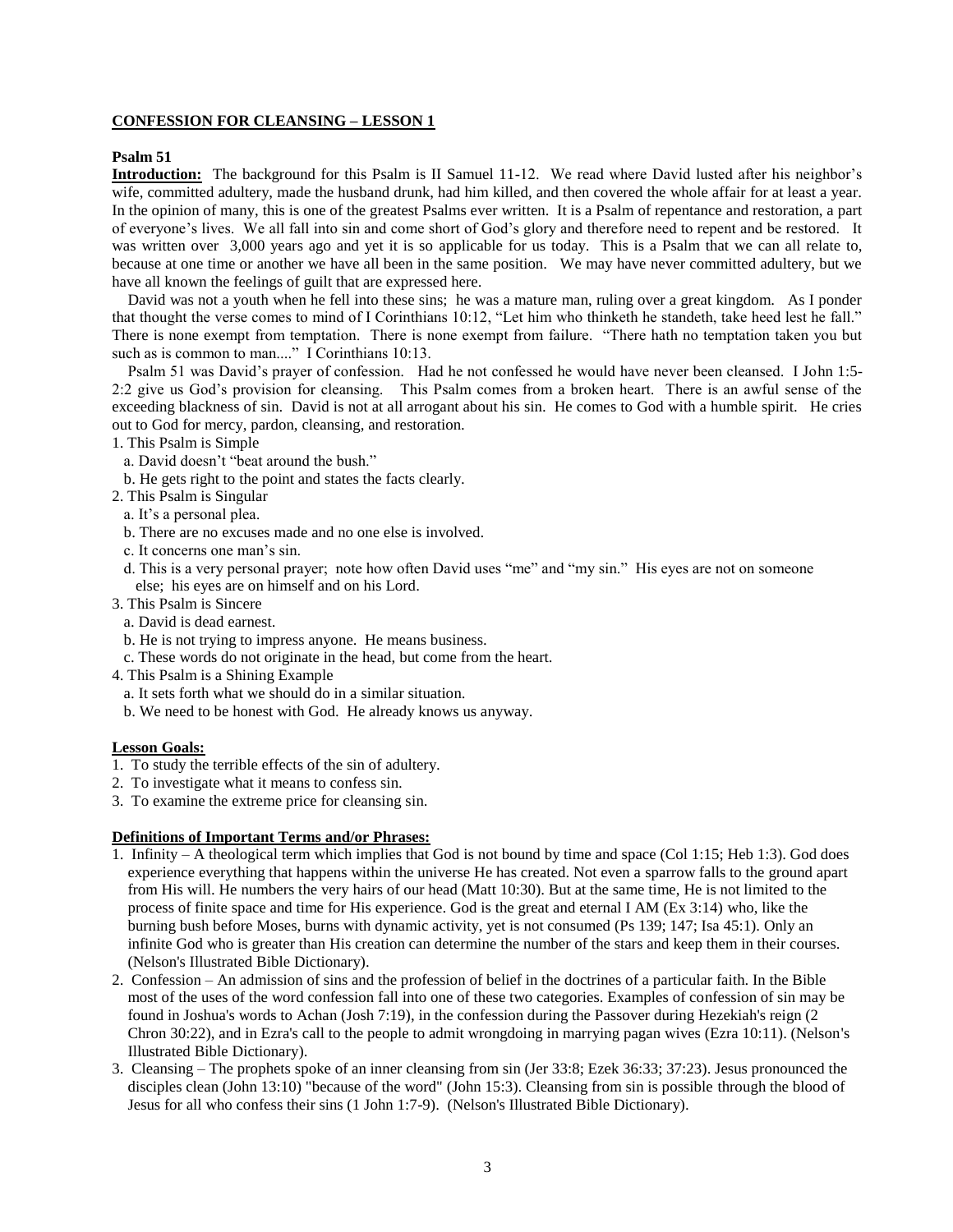#### **I. THE COST OF COMMITTING SIN**

#### **A. Falling into lust and adultery seemed to be momentary acts, but what a tremendous price David paid.**

- 1. As we see in Psalm 32:3-4, David paid for his sins physically and became ill.
- 2. But the Spiritual cost was also great.
	- a. He lost the purity of his heart. Vs. 1-2
	- b. He states his need to be cleansed and washed in Vs. 7
- 3. Note the words used for sin here:
	- a. Transgressions: This means acts of rebellion, defying God by crossing over the line God has drawn.
	- b. Iniquity: This means inward crookedness, perversity.
	- c. Sin: This means missing the mark, failing to meet God's standard.

### **B. David's heart was affected**

- 1. Verse 17 suggests that David's heart not only became defiled, but it also became hard.
- 2. When we harbor sin, it hardens the heart.

#### **C. David's eyes were also affected** – Vs. 3

- 1. All he could see was his sins. All he could see were the results and consequences of sin. This speaks of guilt.
- 2. People with a dirty conscience are usually on the defensive, wondering what other people may know.
- 3. Proverbs 28:1, *"The wicked flee when no man pursueth."*
- **D. David's Ears were affected** Vs. 8
	- 1. He lost the sound of Joy and Gladness
	- 2. Nothings sounds good to a person out of fellowship with God.
- **E. David's lips were affected** Vs. 13-15
	- 1. He could no longer testify, witness, or even sing God's praises.
	- 2. Nothing shuts a Christian's mouth like unconfessed sin.

#### **F. David's Mind was affected** – Vs 6

# **G. The cost of committing sin needs to be preached to the saints and sinners alike.**

- 1. Sin blinds, lames, deafens, deceives and deadens.
	- a. Luke 12:2 *"For there is nothing covered, that shall not be revealed; neither hid, that shall not be known."*
	- b. I Cor. 4:5 *"The Lord will bring to light the hidden things of darkness, will make manifest the counsels of the hearts."*
	- c. Ecc. 12:14  *"For God shall bring every work into Judgment, with every secret thing, whether it be good, or whether it be bad."*
	- d. Job 20:27 *"The heaven shall reveal his iniquity"*
	- e. Num. 32:23 *"Be sure your sin will find you out"*
- 2. Truth God will not let anybody sin and get away with it, even His children,
	- a. It doesn't matter if you are a preacher, you're still going to get caught.
	- b. It doesn't matter if you've been a deacon for thirty years, be sure your sin will find you out
	- c. You can be a S.S. teacher, singer, usher, choir leader but no one is above the judgment of God on sin.
- 3. Theological Statement "Infinite perfection puts about God infinite possibilities"
- a. Means there are some things God cannot do
- b. God cannot keep men out of Hell if they are sinners
- c. God cannot sin Cannot do wrong
- d. God cannot let someone sin and get away with it
	- (1) Abraham didn't It has caused problems ever since Ishmael and Isaac were children
	- (2) Moses didn't get away He didn't get to go into Canaan
	- (3) Nebuchadnezzar Had to crawl on all fours like a wild man
	- (4) Belshazzar Desecrated the utensils of the Temple and God killed him for it
	- (5) Samson Laid his head in the lap of a harlot and it cost him his strength and eventually his life
	- (6) Jacob Wrestled with God all night and came away limping
	- (7) Naomi Backsliding cost her the three men in life that she loved Husband and two sons
	- (8) Lot Family, Fortune, Future
- 4. Sin Affects The Body
	- a. God has organized this universe Against sin
		- (1) When you break natural laws it's harmful to your body
		- (2) If you live clean, eat clean, think clean body will stay in good shape